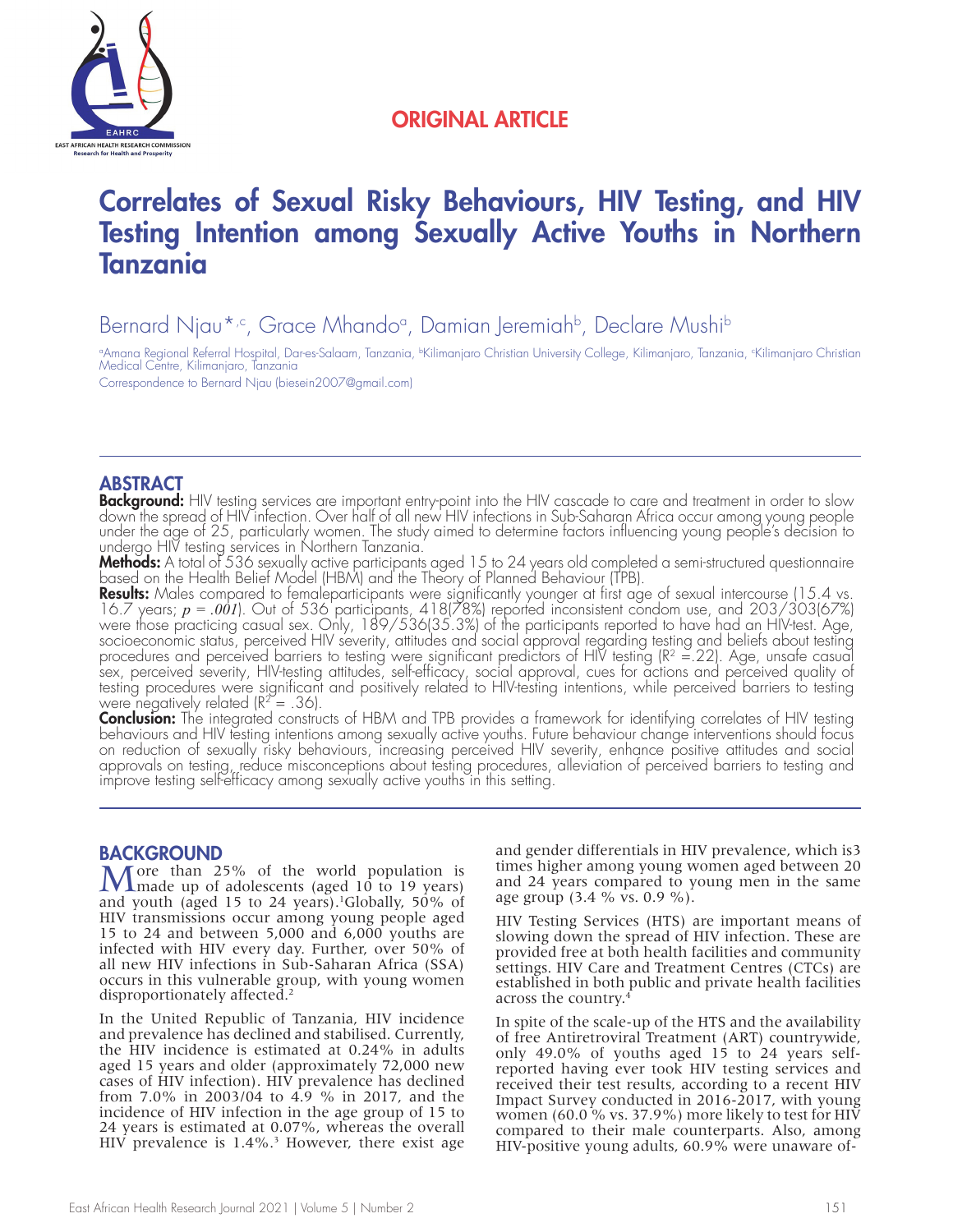their HIV status, with higher proportions among young men (64.9% vs. 59.4%) compared to their female counterparts.<sup>3</sup>

Comparatively to studies among adult populations in SSA, studies based on behavioural change models among adolescents and youth are rather sparse. Existing literature includes studies among youths<sup>5</sup> at high-risk populations<sup>6</sup> in Kenya, young school teachers in Tanzania,<sup>71</sup> and young women attending antenatal care in Ethiopia.<sup>8</sup> Significant predictors of HIV testing intentions among 13 to 24 year olds includes; HIV knowledge, substance use, depression and social support.5

Several studies on factors associated with HIV testing and intentions among adolescents and youth conducted in Tanzania focused mainly on Knowledge, Attitudes and Practices (KAP), and not behavioural change models such as the Theory of Planned Behaviour(TPB), $9$  and the Health Belief Model(HBM).<sup>10</sup> This study used a theorybased analysis of HTS decision-making among young people in Moshi, northern Tanzania. The conceptual framework for this study was the integrated constructs of the TPB9 and the HBM-the Integrated Behaviour Model (IBM).10 Using the IBM will provide a useful framework to investigate the correlates of HIV testing behaviours and HIV testing intentions among sexually active youths. Also, the study findings will add knowledge to the literature and inform HIV testing interventionist, Adolescent and Youth Sexual and Reproductive Health (AYSRH) policy makers on specific behaviours that may promote HIV testing and HIV testing intentions among out-of-school youths aged 15 to 24 years in northern Tanzania.

#### Conceptual Framework

Both HBM and TPB models have proven to be appropriate for understanding and predicting people's acceptance and uptake of health-related interventions, such as HTS.<sup>9-12</sup> The IBM, which integrates constructs from HBM and TPB models posit that, people will take health-related actions if (i) they perceive themselves to be susceptible of contracting a specific illness (e.g., HIV), and if they perceive this specific illness as severe, (ii) they have a positive attitude towards the health behaviour (e.g., HTS), that is, if the perceived benefits of performing HIV testing outweighs the barriers or negative consequences of testing, (iii) they believe that they can successfully undertake HIV testing, (iv) they anticipate that their HIV testing behaviour will be approved by people in their social environment(e.g., parents, relatives, peers, religious leaders, etc.), and ( $v$ ) they are 'triggered' to act.<sup>13</sup> Figure 1 below summarises the Integrated Behaviour Model conceptual framework for sexual risky behaviours, HIV testing, and HIV testing intentions.

### MATERIALS AND METHODS

#### Inclusion/Exclusion Criteria

The inclusion criteria were age (15 years or older), outof-school, those who are willing to provide consent to participate, or from parents or guardian for those below 18 years, and able to coherently communicate in Kiswahilithe local language commonly used in the study settings.

#### Study Area and Data Collection

The study was conducted in Moshi Urban, in Kilimanjaro

Region, Northern Tanzania. Moshi Municipal Council is among the 7 districts in Kilimanjaro region of Tanzania. Other 6 districts are Rombo, Mwanga, Same, Moshi rural, Hai and Siha District Councils. Moshi Municipal Council has an estimated population of 184,292 mixed Muslim/ or Christians, mainly from Chagaa and Pare tribes, residing in 21 ward administrative units, with an average household size of 4.0.<sup>14</sup> Most of them engage in tourism, trading, and agro-economical activities. Moshi is also home to Mt. Kilimanjaro- the highest snow-capped mountain in Africa, a tourist circuitwith tourist hotels and bars and major national parks.At the time of data collection, the HIV prevalence among 15 years old and above in Kilimanjaro region was 2.2 %( male= $1.1\%$ ; female =  $3.1\%$ ).<sup>3</sup>Also, there were 18 facilities providing HTS. In addition, 21 HIV Care and Treatment Centres(CTC) provide access to Antiretroviral Therapy (ART), in the study setting.15

A single population proportion sample size formula was used to calculate the sample size. Based on a HIV impact survey of 2016/20173 which reported that 33.7% of young people aged 15 to 24 years old tested for HIV was used to calculate the sample size. The desired level of Confidence Interval (CI) at 95%, a margin error of 5% and non-response rate of 10 % were included in the formula as follows:

 $N= Z^2$  x P x (100-P)/ $E^2$ 

where by  $N=$  Estimated Sample Size,  $Z =$  Standard Normal Deviation of 1.962 corresponding to 95% CI, P  $=$  Proportion of outcome under study, and  $E =$  Marginal Error at 5%.16

The final sample size was derived at using the formula: Final sample size = Effective sample size/ (1- nonresponse rate anticipated).

The minimum sample size was calculated as 343, and the anticipated non-response rate or dropout was 10% derived. The final minimal sample size =  $343/(1-0.1)$  = 381 youth.

#### **Measurements**

The questionnaire included the following variables. Unless indicated otherwise, we used 5-point Likert-scaled items to index the psychosocial variables.

*Demographic Variables:* Demographic variables included; sex, age, relationship status, education level, religion, and media use. Participants were asked to report the presence of electronic devices in the household (e.g., radio, television, refrigerator, etc.). This variable served as a proxy measure for socioeconomic status.

*Sexual Risk Behaviours:* Participants were asked about unprotected sex with their current or most recent steady partner, and/or casual partners, and lifetime condom use. Responses were dichotomised and coded as 'no-condom' or 'condom' depending on whether participants had engaged in unprotected sexual practices.

*HIV Tests:* Participants were asked whether they had ever received an HIV antibody test. The expected response was  $l = Yes$ ;  $2 = No$ .

*HIV-testing intentions:* Participant's intention to obtain an HIV-test in the next 6 months was indexed by 3 items -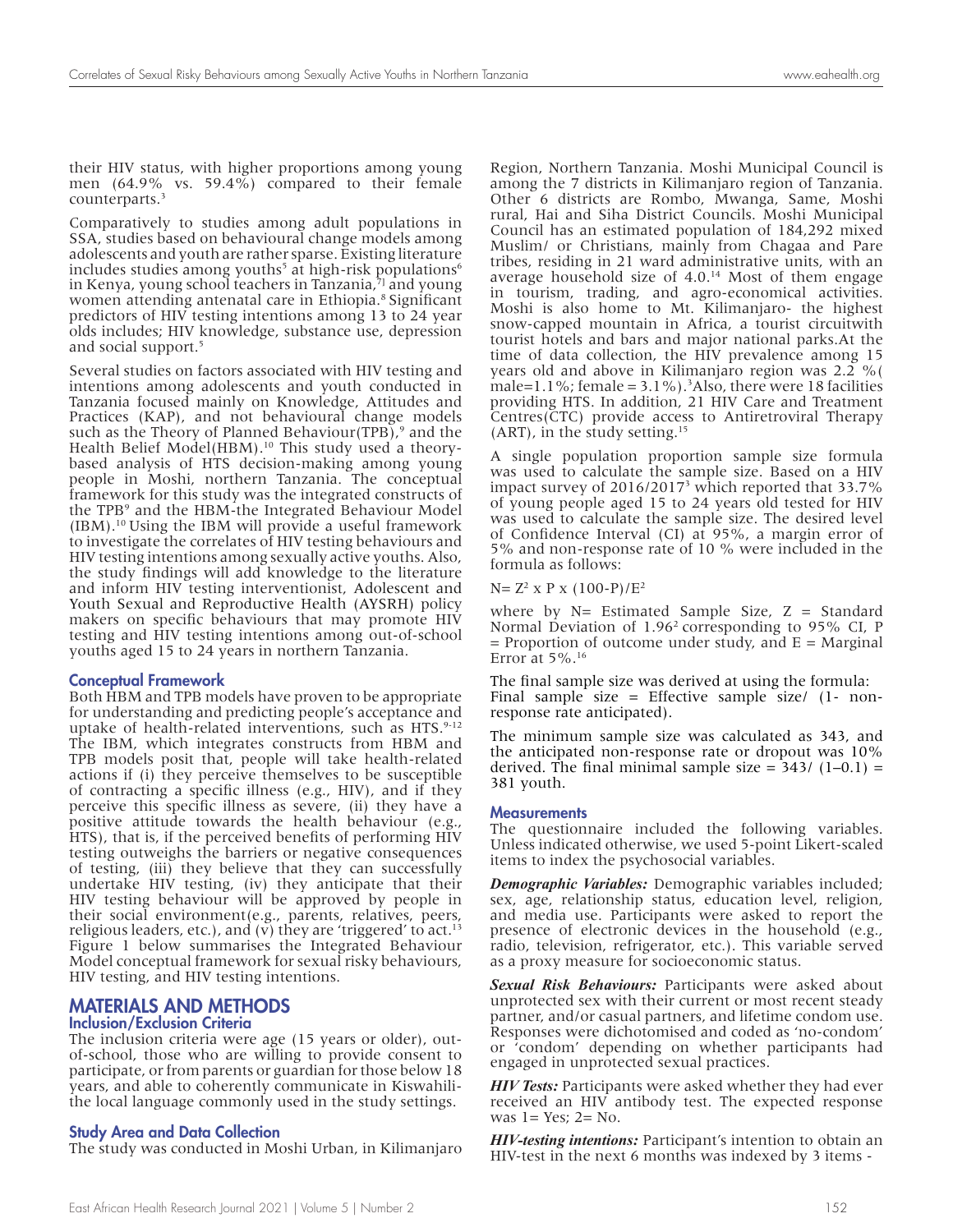(e.g., "I intend to go for an HIV-test in the next 6 months").

The expected response ranged from 1= "most certainly not" to 5= "most certainly". The Cronbach Alpha scale of reliability was = .90.

*Perceived severity:* Perceived severity of HIV/AIDS was indexed by 3 items (e.g., AIDs is very severe illness), with answering categories varying from 1= "strongly disagree" to 5 = "strongly agree". Because of extremely skewed distribution, items were combined to a binary index.

*Perceived susceptibility:* Perceived susceptibility regarding HIV-infection was indexed by 3 items (e.g., "It is very likely that I will become infected with HIV/AIDS"), with expected response ranging from  $l =$  "strongly disagree" to "5= "strongly agree". This scale was reliable at α =.79.

*Cues to action:* 5 items addressing situations that may motivate people to go for a test; having had unsafe sex, marriage distrust in a partner, health status, and concurrent partners indexed Cues to action. Expected responses ranged from  $l =$  "highly unlikely" to  $5 =$  " highly likely". The alpha scale of reliability was =.75.

*Attitudes, beliefs, and barriers:* Attitudes towards HIVtesting was assessed by means of a general index (e.g., "Having an HIV-test is good/bad, and wise/unwise"; r= .06).A belief-based index consisting of 4 items addressing barriers to testing (e.g., expenses, fear of positive test results, losing hope and fear of stigma ( $\alpha = .67$ ), and 2 items addressing the reliability and confidentiality of test results(r=0.47). Answering categories for all belief-items ranged from  $l$  = "highly unlikely" to  $5$  = "highly likely".

*Social Approval:* Perceived social approval was indexed by means of 6 items addressing the social approval of significant others (e.g., parents, friends, relatives, partner, etc.) and institutions (e.g., church, school, health care, etc.). Expected responses range from 1= "strongly disagree" to 5= "strongly agree". Participants indicating the absence of a social agent (e.g., having no sexual partner) received a score of 0 for the particular social agent. This scale was reliable at  $\alpha = .87$ .

*Self-efficacy:* Perceived self-efficacy regarding HIV-testing was assessed by 4 items (e.g., I am able to find out where I can go for an HIV-test), with answering categories ranging from  $l =$  "most certainly not" to  $5=$  most certainly. The alpha scale of reliability was =.81. The Cronbach's alpha coefficient had a reliability index ranging from the lowest = .67 to the highest = .90. All of the reliability alphas were above the cut-off point of =. 60, a criterion for internal consistency of new scales.<sup>17</sup>

#### Procedure

The interview guide was developed in English, back-andforth translated into Kiswahili- a local language commonly used in Tanzania and subjected to a small-scale pilot (N= 10). After the potential participants and their parents (for those below 18 years) were informed of the study objectives. Using a local government register, a list of all out-of-school 15-24-years old was made and stratified by age groups and gender. Proportional sampling was used to select equal numbers of eligible males and females for participation in the study. 4 (2 males; 2 females) trained research assistants, with previous experience in conducting studies addressing sensitive topics (i.e., sexuality and HIV/AIDS), and members of a local youth organisation concerned with HIV/AIDS, of the same age group (15 to 24 years old) with the study participants administered the interview guide to eligible participants after consenting. To ensure confidentiality, filled questionnaires were put in large brown envelopes after completion; no names of participants were registered, instead coded numbers were used to ensure anonymity. Data was collected between September and November 2016.

#### Data Analysis

All statistical analysis was conducted using Scientific Package for Social Science(SPSS for Windows; SPSS, Chicago, IL, USA version 20). Reliability test was employed to address the internal reliability of scaled variables. We employed hierarchical logistic regression analysis to identify the psychological and socio-demographic correlates of HIV-testing behaviour. In the first block, we controlled for socio-demographic variables. In the second block, we entered the indexes for unprotected sexual activity. In the third block, we added cognitive variables to the regression equation. For the regression of HIVtesting intentions, we followed a similar procedure, albeit employing linear regression.

#### Ethical Consideration

The study received ethical approval from Kilimanjaro Christian Medical College Research Ethics Committee(Ref No: 737/2016), and from local administrative officers for study implementation. The data collection procedure was explained to all participants on their voluntary participation and the right to withdraw from the study without any consequences. Data was collected in a private room within the local youth organisation offices to ensure confidentiality, and acquire independent and accurate responses. No names of participants were used on the questionnaire but coded numbers to ensure anonymity.

#### RESULTS

#### Characteristic of Respondents

A total of 1,183 participants aged 15 to 24 years old were recruited and 536 (45.3%) reported to have had sexual experiences. These sexually experienced young people are the sample of analysis and reported in this study. Of the 536 sexually experienced participants, 342(63.8 %) were aged 15 to 19 years old. The mean age was 19.4(SD=3.14), with women being significantly younger than men(18.9; SD= 2.98; 19.9; SD = 3.35;  $p = .000$ ). More than half, 295 (55%) of participants were single compared with 45% who were married. More than half, 279 (52.1 %) of the participants were able to read, and 303 (56.6 %) reported having a Catholic denomination. The respondents' characteristics are summarised in Table 1.

#### Sexual Activity, Condom use, and HIV-testing

On average, participants were nearly 16 years old when they had their first sexual intercourse. Males were significantly younger when they had their first sexual experience than their female counterparts (15.4 vs. 16.7 years, respectively;  $F_{(1,447)} = 21.6$ ,  $p = .00\hat{I}$ ). Male participants reported having had their first sexual intercourse with -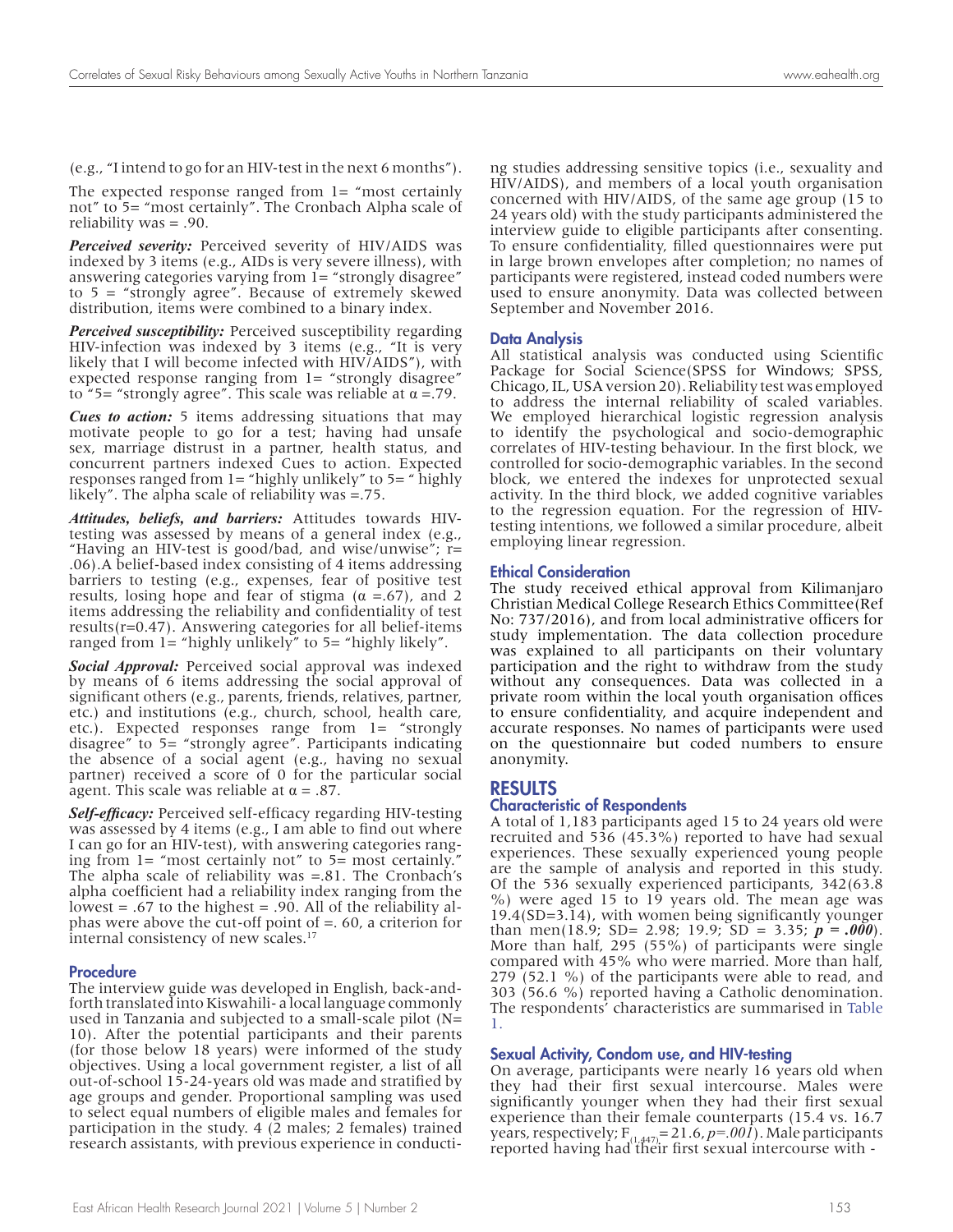younger partners (mean age of female partner =14.8), whereby female participants indicated to have had their sexual debut with older sexual partners (mean age of male partner = 20.3). Of 227 female participants, 177(77.8%) compared to 200/309(64.7%) male participants reported being in a steady relationship. Out of 309 male participants, 179 (58%) and 124/227(55%) of the female participants indicated to have had casual sex in the past 3 months (i.e., sexually active) prior to the study. Out of 536 participants, 418(78%) reported inconsistent condom use, and 203/303 (67%) who had casual sex reported inconsistent condom use. More than a third, 189/536 (35.3%), of the participants, reported having had an HIV-test (men =  $35.8$  % vs. women=  $34.6$ %). There were no significant gender differentials in condom use and HIV testing.

#### Correlates of HIV-Testing

Multivariate hierarchical logistic regression analysis revealed that age and socioeconomic status (Model 1), accounted for a small proportion of the variance in testing behaviour ( $R^2 = 04$ ). Adding indicators for unsafe sexual activity (Model 2) almost doubled the predictive quality of the model. The results indicate that younger participants with a relatively low economic status, and reporting unsafe sex with casual sex partners are more likely to report having ever been tested for HIV. Inclusion of psychosocial variables (Model 3) increased the proportion of the variance in HIV testing behaviour ( $\mathbb{R}^2$  = .22). These findings indicate that predictors for engaging in HIV-testing include: younger age, low socio-economical status, higher scores on perceived HIV severity, attitudes and social approval regarding testing and beliefs about testing procedures, and low scores on perceived barriers to testing. (Table 2)

#### Correlates of HIV-Testing Intentions

In the linear regression analyses of HIV-testing intention on socio-demographic variables, only age was found to significantly account for the variance of HIV testing intention (Model 1). The findings indicated that older participants were more likely to report favourable intentions towards HIV-testing. Inclusion of the previous history of HIV testing and the indicators for unsafe sexual activity to the regression model 2 increased the variance for HIV-testing intentions to 5.2%, indicating that previous history of HIV testing, and unsafe casual sexual as significant predictors. Addition of psychosocial variables to the regression model 3, revealed that attitude towards HIV-testing, testing self-efficacy, social approval, cues to actions, and perceived quality of testing procedures were significant and positively associated with HIV testing intentions. Furthermore, perceived barriers to HIV-testing were negatively associated with testing intentions. Both previous history of HIV-testing and unsafe casual sex which were significant in model 2 were deleted from model 3. The remaining variables (age and psychosocial variables) accounted for 36.3% of the variance in testing intentions. (Table 3)

#### **DISCUSSION**

The aim of this study was to determine the correlates of sexual risky behaviours, HIV-testing and HIV testing intentions among sexually active youths aged 15 to 24 -

years old in Moshi, Kilimanjaro region of northern Tanzania. The findings demonstrate that majority of sexually active youth urbanites continue to practice unsafe sex. Many reported to practice unsafe sex in steady relationships, and-more- worrying-when having casual sex. These findings are consistent to those reported by studies in other Sub-Saharan African countries.<sup>5, 18, 19-</sup> <sup>21</sup> Also, the study findings indicate that about one-third of sexually active young people have been engaged in HIV testing. This observation concurs with existing evidence that there is an increase of youth participation in HTS, however, the turn up is still low in comparison to the good availability of HTS in the study setting. The observation that both sexual reduction and participation in HTS is still rather uncommon among a large proportion of sexually active young people underlines the strong need for ongoing efforts to motivate youth to engage in HIV-prevention intervention.<sup>5, 18, 21, 22</sup>

This study suggests that activities aimed at motivating young people to participate in HTS should include; risk reduction communication, attitude change, norm setting and facilitation. This concurs with findings from other settings suggesting that behaviour change interventions to promote HIV-testing should go beyond increasing HIV knowledge and health-related risks, and should address test confidentiality and the fear for positive test results and social exclusion.5, 7, 18, 21, 22

In our study, we have used an integrative conceptual framework to determine the socio-demographic, behavioural and social-cognitive predictors of HIV-testing behaviours and intentions. The findings show that this conceptual framework was not that successful in predicting HIV-testing behaviour; the final model accounted for only 16% of the variance in testing behaviour. Socioeconomic status and perceived severity were identified as the most important predictors, but these variables were conceptually not the strongest. HIV-testing behaviour was associated with perceived susceptibility, attitudes and beliefs regarding testing, although odds ratios were rather low. To enhance a deeper understanding of testing uptake, it would be worthwhile when HTS include the identification of predictors that motivate youths to engage in testing by using a standardised interview protocol.<sup>5</sup> 23-28

Superior experimental study designs such as clinical trials, and/ or Discrete Choice Experiments (DCEs) with a multi-site set-up, would tremendously improve our understanding in HIV-testing behaviours and intentions among young people.

According to Ajzen<sup>9</sup>, the HBM and TPB models are developed to predict future behaviour rather than to understand past behaviours and this is in line with respect to the prediction of uptake of future HIV testing in our study. In this study, the predictive quality of the model was far better with 36% of variance accounting for attitudes, beliefs about testing, social approval, selfefficacy, anticipated barriers, cues to action and age as major predictors.

This study reported conflicting results regarding sexual risk behaviours, HIV-testing and HIV-testing intentions. Participants who reported practicing unsafe casual sex were more likely having been tested, but unsafe casual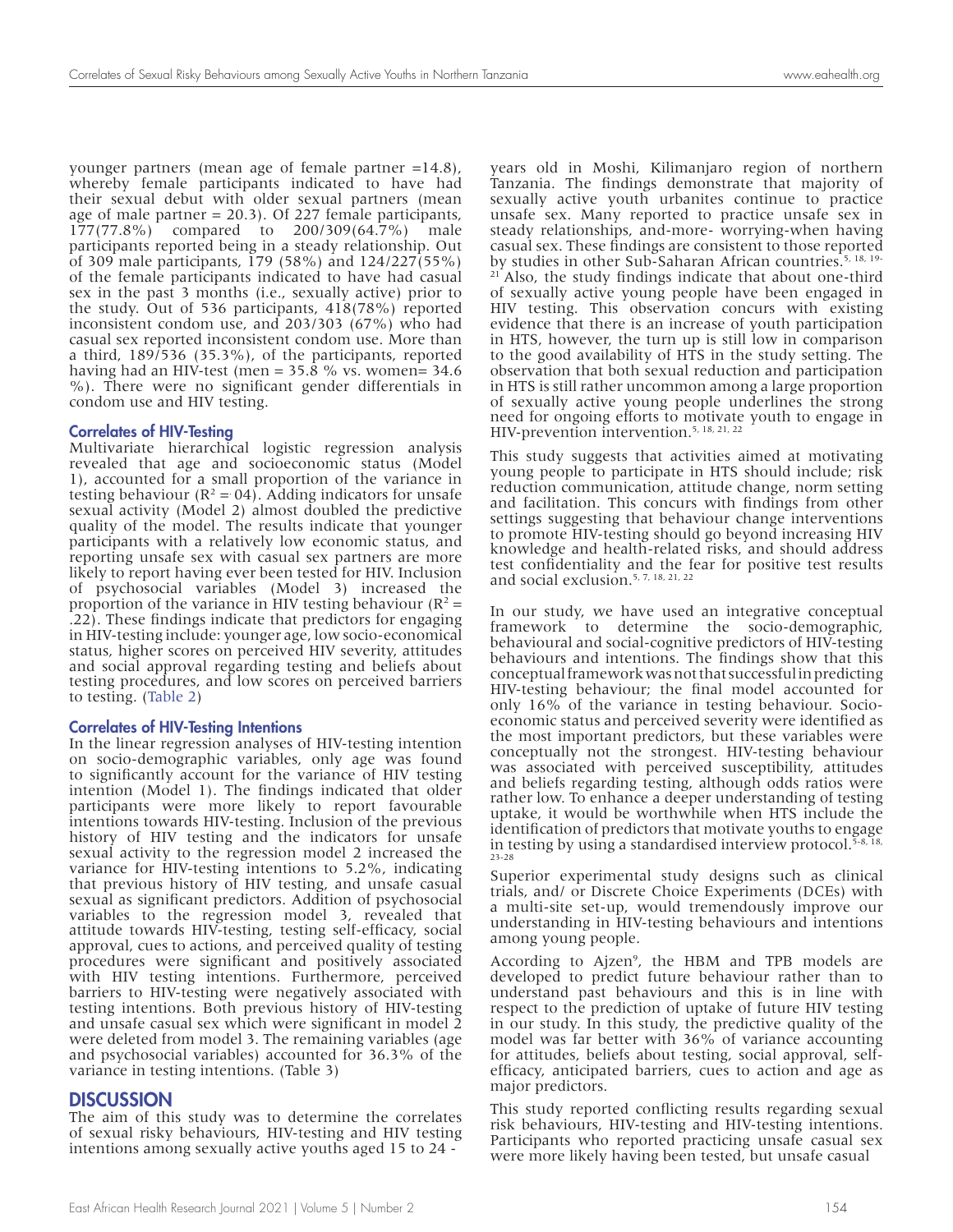

| FIGURE 1: Summary of the Integrated Behaviour Model conceptual framework for sexual risky behaviours, HIV |  |  |  |  |
|-----------------------------------------------------------------------------------------------------------|--|--|--|--|
| testing, and HIV testing intentions                                                                       |  |  |  |  |

| <b>Variables</b>                | Total<br>$N = 536\%$ | <b>Males</b><br>$n = 309(57.6)$ | Female<br>$n = 227(42.4)$ |  |
|---------------------------------|----------------------|---------------------------------|---------------------------|--|
| Age group (years)               |                      |                                 |                           |  |
| $15 - 19$                       | 342(63.8)            | 210(61.4)                       | 132(38.6)                 |  |
| $20 - 24$                       | 194(36.2)            | 99(51.1)                        | 95(48.9)                  |  |
| Mean age (SD)                   | 19.4(3.14)           | 19.4(3.35)                      | 18.9(2.98)                |  |
| <b>Marital status</b>           |                      |                                 |                           |  |
| Single                          | 295(55)              | 177(60)                         | 118(40)                   |  |
| Married                         | 241(45)              | 109(45.2)                       | 132 (54.8)                |  |
| Ability to read                 |                      |                                 |                           |  |
| Able to read                    | 279(52.1)            | 148(53.1)                       | 131(46.9)                 |  |
| Read with difficulty/not at all | 257(47.9)            | 141(54.8)                       | 116(45.2)                 |  |
| Occupation                      |                      |                                 |                           |  |
| Employed                        | 229(42.7)            | 146(63.8)                       | 83(36.2)                  |  |
| Unemployed                      | 307(57.3)            | 117(38.2)                       | 190(61.8)                 |  |
| Religion                        |                      |                                 |                           |  |
| Muslim                          | 65(12.2)             | 44(67.7)                        | 21(32.3)                  |  |
| Protestant                      | 168(31.2)            | 97(57.7)                        | 71(42.3)                  |  |
| Catholic                        | 303(56.6)            | 180(59.4)                       | 123(40.6)                 |  |
| Row percentages                 |                      |                                 |                           |  |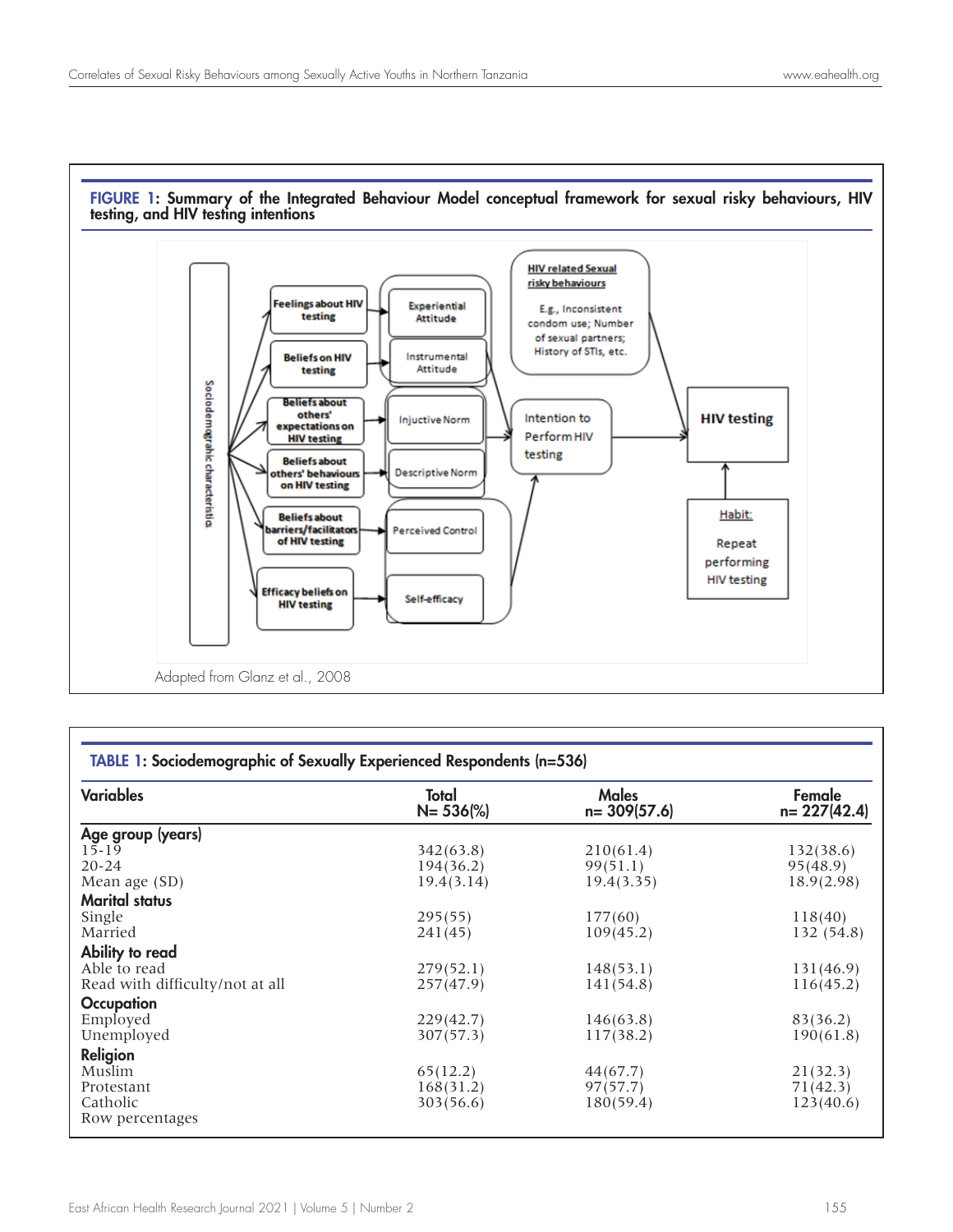| <b>TABLE 2: Correlates of HIV Testing: Hierarchical Multivariate Logistic Test</b>                                                                                                          |                     |                               |                    |                             |                                                                   |                                                                                                                                            |
|---------------------------------------------------------------------------------------------------------------------------------------------------------------------------------------------|---------------------|-------------------------------|--------------------|-----------------------------|-------------------------------------------------------------------|--------------------------------------------------------------------------------------------------------------------------------------------|
|                                                                                                                                                                                             | Model 1             |                               | Model 2            |                             | Model 3                                                           |                                                                                                                                            |
| Variable                                                                                                                                                                                    | <b>OR</b>           | <b>95%CI</b>                  | <b>OR</b>          | 95%CI                       | <b>OR</b>                                                         | 95%CI                                                                                                                                      |
| Age<br>Gender                                                                                                                                                                               | 1.09<br>.91         | $1.02 - 1.16$<br>$.61 - 1.36$ | 1.09               | $1.02 - 1.17$               | 1.11                                                              | $1.03 - 1.12$                                                                                                                              |
| Religion                                                                                                                                                                                    |                     |                               |                    |                             |                                                                   |                                                                                                                                            |
| Catholic<br>Muslim<br>Protestant                                                                                                                                                            | 1.00<br>.72<br>1.15 | $.42 - 1.23$<br>$.74 - 1.79$  |                    |                             |                                                                   |                                                                                                                                            |
| <b>SES</b>                                                                                                                                                                                  |                     |                               |                    |                             |                                                                   |                                                                                                                                            |
| High<br>Mild<br>Low                                                                                                                                                                         | 1.00<br>.64<br>.61  | $.34 - 1.21$<br>$.38 - .96$   | 1.00<br>.68<br>.56 | $33 - 1.38$<br>$.33 - 0.93$ | 1.00<br>.44<br>.51                                                | $.20 - .92$<br>$.30 - .87$                                                                                                                 |
| Unprotected sex                                                                                                                                                                             |                     |                               |                    |                             |                                                                   |                                                                                                                                            |
| With steady partner<br>With casual partner<br>Susceptibility<br>Severity<br>Attitude<br>HIV test quality<br>Perceived barriers<br>Social Approval<br>Self-efficacy<br><b>Cues to Action</b> |                     |                               | 0.68<br>1.95       | 1.14-3.05<br>1.20-3.16      | 1.04<br>.99<br>1.96<br>1.22<br>1.23<br>.91<br>1.05<br>.99<br>1.01 | $.65 - 1.64$<br>$.91 - 1.07$<br>1.10-3.51<br>$.99 - 1.50$<br>$1.05 - 1.44$<br>$.85 - .98$<br>$1.00 - 1.10$<br>$.91 - 1.10$<br>$.94 - 1.08$ |
| Nagelkerke R2<br>N                                                                                                                                                                          | .04<br>473          |                               | .07<br>375         |                             | .22<br>428                                                        |                                                                                                                                            |

sex was negatively related to testing intentions. Addi- tionally, whereby perceived HIV severity was positively related to previous testing behaviours, perceived HIV risk was positively related to HIV-testing intentions. Also, additional analyses revealed that perceived susceptibili- ty was unrelated to sexual risk-taking behaviours. The most plausible explanation to this observation regard- ing the association between risk-taking behaviours, risk perceptions, and screening could be due to reflecting complex psychological processes including risk denial and emotion-based coping.<sup>18, 22</sup> This warrants for future mixed-methods longitudinal studies to unravel this pro- cess.

Regarding HIV-testing intentions, a critical concern is the inability to translate intentions into actual behaviour. Some studies have suggested that for various reasons, individuals may not execute their plan to take HIV test.<sup>7,8,18</sup> Sheeran<sup>29</sup>, however, concluded in his metaanalysis of meta-analyses that intentions on average do predict 28% of the variance in future behaviour and that individuals with attitudinal controlled intentionssimilar to this study generally have stronger intentionbehaviour correlations than individuals with normatively controlled intentions.<sup>29</sup> Nevertheless, a longitudinal study is warranted to further identify intention-behaviour gaps regarding HIV-testing among young people. The aim will be to identify the individual and community level predictors which are highly contextual to a complex social setting that need to be targeted to reduce these gaps and to identify intervention techniques to strengthen intention-behaviours for HIV-testing.<sup>22</sup>

Despite these study findings based on a relatively large sample of young people, it is imperative to consider some limitations. As a cross-sectional study design, it is not possible to draw conclusions about causality of any of the identified associations. This study is based upon self-reporting of previous sexual risk behaviours, HIVtesting behaviours, and HIV testing intentions. Reporting bias could be a limitation with over-reporting or underreporting of the risk-taking behaviours and HIV testing. Longitudinal study designs would be the most ideal approach in studying the correlates of HTS, although it is more expensive and labour intensive. Generalisability of the result to other young people in Tanzania may be another limitation because it was conducted among outof-school population aged 15 to 24 years, in an urban setting of Moshi and may not be applicable to other settings, or populations. Another limitation could be the use of the HBM, a cognitive-based model, which is limited in assessing the emotional components of behaviour. Also, caution is warranted regarding the reliability and internal validity of the data because some item-level analyses were limited to moderate internal reliability of scales (barriers to testing; α =0.67). Finally, this study did not address the impact of structural and environmental factors that may facilitate or impede scaling up of participation in HTS.

While the decision to take an HIV test is usually an individual's choice, future research should determine the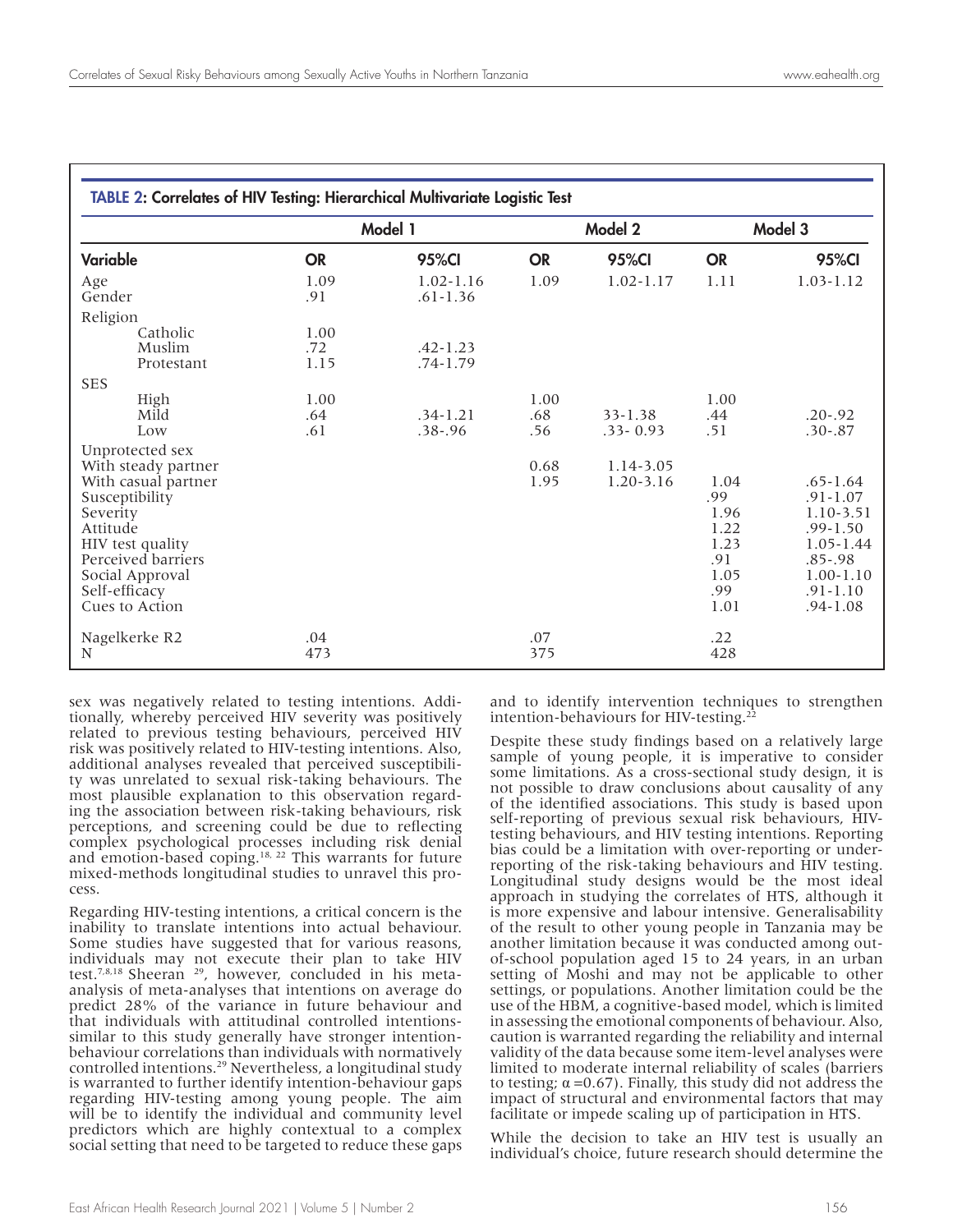| TABLE 3: Correlates of HIV Testing Intentions: Hierarchical Multivariate Linear Test                                                                                 |               |              |         |              |                                                                      |                                                                      |  |
|----------------------------------------------------------------------------------------------------------------------------------------------------------------------|---------------|--------------|---------|--------------|----------------------------------------------------------------------|----------------------------------------------------------------------|--|
| <b>Variable</b>                                                                                                                                                      |               | Model 1      |         | Model 2      |                                                                      | Model 3                                                              |  |
|                                                                                                                                                                      | β             | $\mathbf{p}$ | $\beta$ | $\mathbf{p}$ | β                                                                    | $\mathbf{p}$                                                         |  |
| Age                                                                                                                                                                  | .10           | .023         | .11     | .012         | .11                                                                  | .004                                                                 |  |
| Gender                                                                                                                                                               | $-.07$        | .107         |         |              |                                                                      |                                                                      |  |
| Religion<br>Catholic<br>Muslim<br>Protestant                                                                                                                         | .02<br>.04    | .602<br>.358 |         |              |                                                                      |                                                                      |  |
| <b>SES</b>                                                                                                                                                           |               |              |         |              |                                                                      |                                                                      |  |
| High<br>Mild<br>Low                                                                                                                                                  | $-.05$<br>.05 | .301<br>.296 |         |              |                                                                      |                                                                      |  |
| Past HIV testing<br>Unprotected sex                                                                                                                                  |               |              | .18     | .000         | .04                                                                  | .338                                                                 |  |
| With steady partner                                                                                                                                                  |               |              | .03     | .665         |                                                                      |                                                                      |  |
| With casual partner<br>Susceptibility<br>Severity<br>Attitude<br>HIV test quality<br>Perceived barriers<br>Social Approval<br>Self-efficacy<br><b>Cues to Action</b> |               |              | $-.13$  | .003         | $-.04$<br>.11<br>$-.02$<br>.28<br>.11<br>$-.13$<br>.12<br>.13<br>.13 | .237<br>.005<br>.546<br>.000<br>.007<br>.000<br>.006<br>.005<br>.003 |  |
| R <sub>2</sub>                                                                                                                                                       | $1.4\%$       |              | $5.4\%$ |              | 36.3%                                                                |                                                                      |  |

influence of other factors, such as, gender differentials and economic inequalities, HIV testing options (e.g., HIV self-testing), client preferences and selectivity of HTS, stigma and discrimination related with HTS.<sup>5-7, 18, 21, 22, 25,</sup>  $30 - 3$ 

#### **CONCLUSION**

The study findings indicate that sexually experienced out-of-school- youths in this study setting practice sexual risky behaviours, including unprotected sex, and multiple sexual partnerships with low uptake of HTS. HIV interventionist and HIV policymakers should focus on designing theory-based behaviour change interventions with focus on motivating and facilitating adolescents and youths regarding sexual risk reduction, increasing perceived HIV severity, enhancing positive attitudes and social approvals on testing, reducing misconceptions about testing procedures, alleviation of perceived barriers to testing and improving testing self-efficacy among sexually active youths.<sup>34</sup>

# **REFERENCES**<br>1. UNFPA. The st

- 1. UNFPA. The state of world population 2014-The power of 1.8 billion.2014, UNFPA: New York, NY.
- 2. United Nations Children's Fund, Turning the Tide Against AIDS Will Require More Concentrated Focus on Adolescents and Young People.2017.
- 3. Ministry of Health. C.D., Gender, Elderly and Children(MoHCDGEC), Tanzania and Ministry of Health,

Zanzibar, Tanzania, Tanzania HIV Impact Survey(THIS) 2016- 2017: Final Report. 2018: Dar es Salaam, Tanzania.

- 4. Ministry of Health & Social Welfare (MoHSW), Implementation of HIV/AIDS care and treatment services in Tanzania.2013.
- 5. NallA, ChennevilleT, RodriguezLM, O'BrienJL. Factors Affecting HIV Testing among Youth in Kenya.Int J Environ Res Public Health. 2019;16(8):1450. doi:10.3390/ijerph16081450. Medline
- 6. LofquistDA. HIV testing behaviours of at risk populations in Kenya.2012, Bowling Green State University: Bowling Green.
- 7. KakokoDC, ÅstrømAN, LugoeWL, LieGT. Predicting intended use of voluntary HIV counselling and testing services among Tanzanian teachers using the theory of planned behaviour. Soc Sci Med. 2006;63(4):991-999. <u>doi:10.1016/j.</u> socscimed.2006.02.016. Medline
- 8. MirkuzieAH, SisayMM, MolandKM, ÅstrømAN. Applying the theory of planned behaviour to explain HIV testing in antenatal settings in Addis Ababa - a cohort study.BMC Health Serv Res. 2011;11(1):196. <u>doi:10.1186/1472<del>'</del>6963-11-196</u>. <u>Medline</u>
- 9. AjzenI. The theory of planned behavior.Organ Behav Hum Decis Process. 1991;50(2):179-211. <u>doi:10.1016/0749</u>-5978(91)90020-T.
- 10. GlanzK, RimerBK, ViswanathK. Health behavior and health education : theory, research, and practice. 4th ed. 2008, San Francisco: Jossey-Bass.
- 11. de PaoliMM, ManongiR, KleppK. Factors influencing acceptability of voluntary counselling and HIV-testing among pregnant women in Northern Tanzania.AIDS Care. 2004;16(4):411-425. <u>doi:10</u> .1080/09540120410001683358. Medline